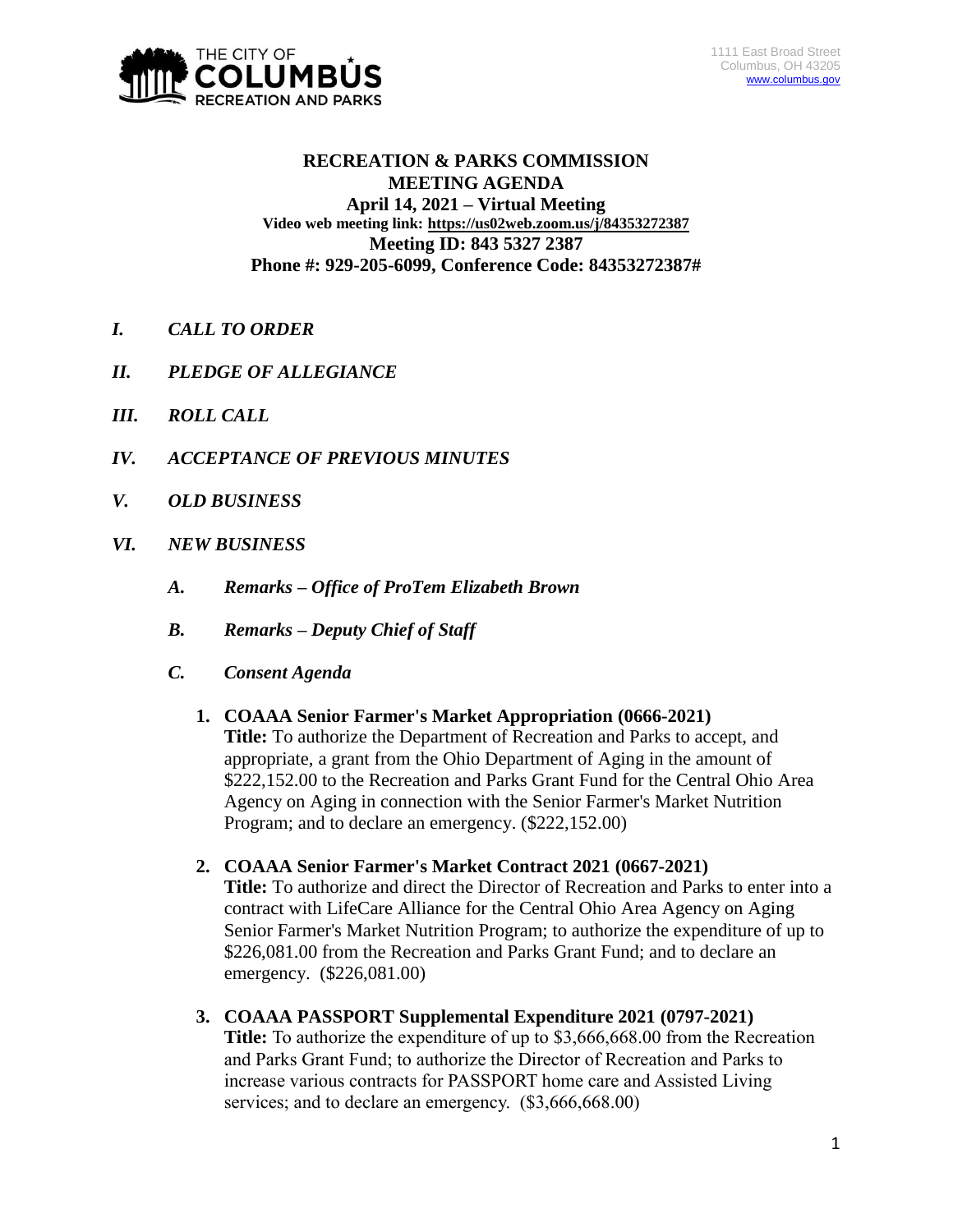

## **4. Greenways CIP AC2021 (0929-2021)**

**Title:** To authorize the City Auditor to establish a certificate in the amount of \$200,000.00 for various expenditures for labor, material and equipment in conjunction with greenways trails system improvements within the Recreation and Parks Department; to authorize the expenditure of \$200,000.00 from the Voted Recreation and Parks Bond Fund; and to declare an emergency. (\$200,000.00)

### **5. CIP Staff Billing, Cost Allocation 2020-21 (0930-2021)**

**Title:** To authorize and direct the City Auditor to establish a certificate in the amount of \$1,000,000.00 for the reimbursement of staff time related to the administration of Recreation and Parks 2020-2021 Capital Improvement Projects; and to authorize the expenditure of \$1,000,000.00 from the Voted Recreation and Parks Bond Fund. (\$1,000,000.00)

# *D. Administration Agenda*

**6. Raymond Golf Course Pump Replacement - Hole 10 (0899-2021)**

**Title:** To authorize the Director of Recreation and Parks to enter into contract with National Water Services, LLC for the Raymond Golf Course Pump Replacement - Hole 10 Project; to authorize the transfer of \$57,065.00 within the Recreation and Parks Voted Bond Fund, to authorize the amendment of the 2020 Capital Improvements Budget; to authorize the expenditure of \$57,065.00 from the Recreation and Parks Voted Bond Fund; and to declare an emergency. (\$57,065.00)

Proposals were advertised through Vendor Services and Bid Express, in accordance with City Code Section 329, on January 29, 2021, and received by the Recreation and Parks Department on February 16, 2021. This project was also picked up by various local and regional plan rooms and distributed to their membership. Bids were received from the following companies:

| Company                          | <b>Status</b> | Amount      |
|----------------------------------|---------------|-------------|
| National Water Services, LLC MAJ |               | \$51,965.00 |
| Moody's of Dayton, Inc.          | MAJ           | \$59,875.00 |

After reviewing the bids that were submitted, it was determined that National Water Services, LLC was the lowest and most responsive bidder. National Water Services, LLC and all proposed subcontractors have met code requirements with respect to prequalification, pursuant to relevant sections of Columbus City Code Chapter 329.

### **7. Greater Columbus Rowing Association Lease 2021 (0912-2021)**

**Title:** To authorize the Director of Recreation and Parks, with the approval of the Director of Finance and Management and the Director of the Department of Public Utilities to enter into lease agreements with the Greater Columbus Rowing Association (Hereinafter "GCRA") in conjunction with their rowing activities from Griggs Boathouse and on Griggs Reservoir.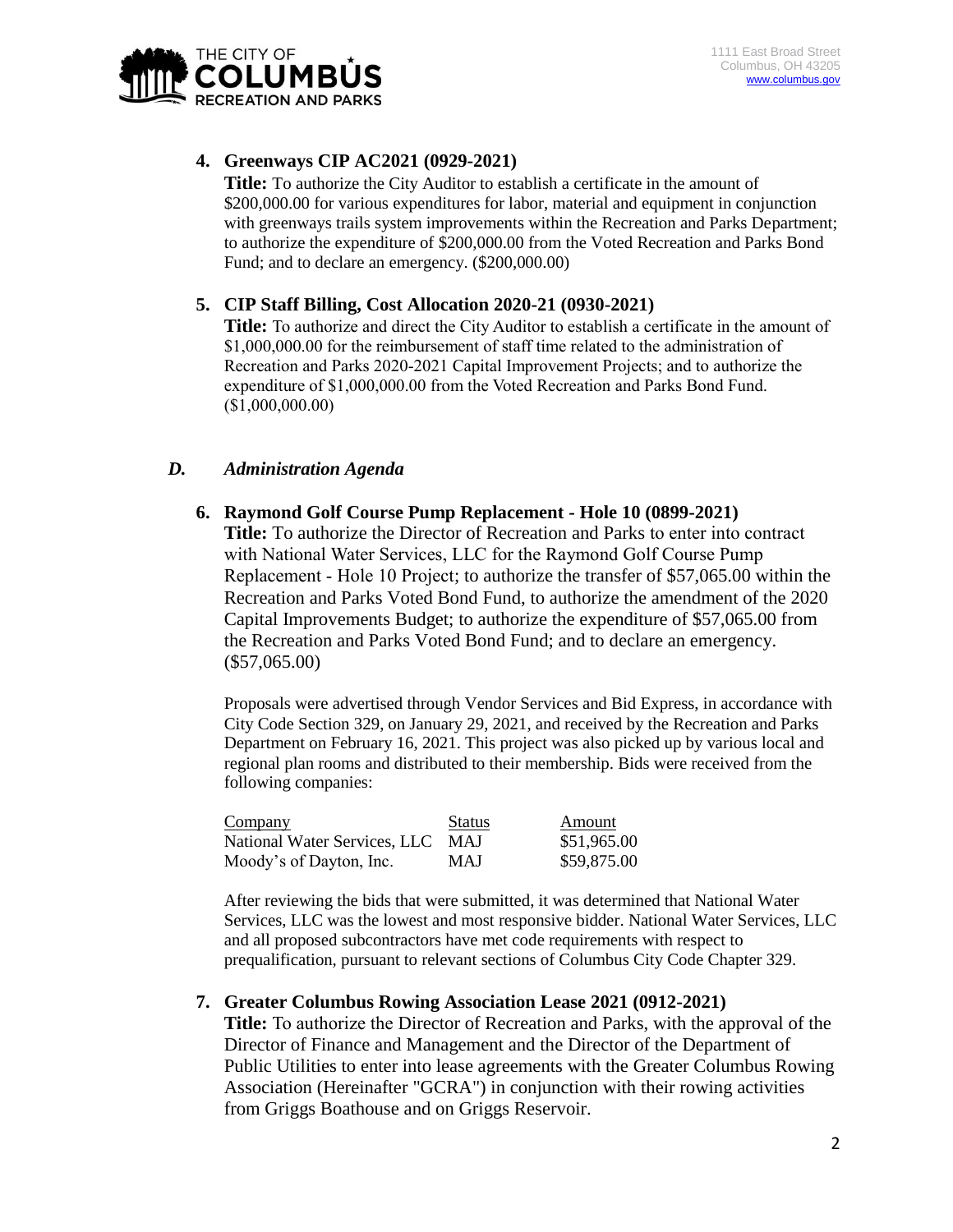

# **8. Turnberry Golf Course Improvements (0913-2021)**

**Title:** To authorize the Director of Recreation and Parks to enter into contract with CESO, Inc. for the Turnberry Golf Course Improvements Design Project; to authorize the transfer of \$106,900.00 within the Recreation and Parks Voted Bond Fund, to authorize the amendment of the 2020 Capital Improvements Budget; to authorize the expenditure of \$106,900.00 from the Recreation and Parks Voted Bond Fund; and to declare an emergency. (\$106,900.00)

Proposals were advertised through Vendor Services, in accordance with City Code Section 329, on January 19, 2021 and received by the Recreation and Parks Department on February 11, 2021. Proposals were received from the following companies:

| Company                                   | <b>Status</b> | Amount* |
|-------------------------------------------|---------------|---------|
| CESO Inc. (Columbus)                      | <b>MAJ</b>    | N/A     |
| Carpenter Marty Transportation (Columbus) | MAJ           | N/A     |
| Suhail (Chagrin Falls)                    | MBE.          | N/A     |

\*Note, design contracts are quality based selections and not based on price. Costs were not requested nor where they part of this evaluation.

In accordance with City Code, a selection team evaluated the proposals and recommended CESO Inc. be selected to perform the work. The firm was chosen based on their referenced projects, experience, qualifications, availability, timeline, and project approach.

### **9. 2020 Gym Dividers Professional Services Contract (0922-2021)**

**Title:** To authorize and direct the Director of the Recreation and Parks Department to enter into contract with XYZ Professional Services, LTD to provide engineering services for the 2020 Gym Dividers and to authorize an expenditure of \$133,032.00 from the Recreation and Parks Voted Bond Fund; and to declare an emergency. (\$133,032.00)

Proposals were advertised through Vendor Services, in accordance with City Code Section 329, on January 19, 2021 and received by the Recreation and Parks Department on February 11, 2021. Proposals were received from the following companies:

| Company Name                              | <b>Status</b> | Amount* |
|-------------------------------------------|---------------|---------|
| Star Consultants, Inc (Columbus)          | <b>MBE</b>    | N/A     |
| XYZ Professional Services, LTD (Columbus) | <b>MBE</b>    | N/A     |
| Legat Architects (Columbus)               | <b>MAJ</b>    | N/A     |
| <b>BSHM</b> Architects, Inc (Columbus)    | <b>MAJ</b>    | N/A     |

\*Note, design contracts are quality based selections and not based on price. Costs were not requested nor where they part of this evaluation.

In accordance with City Code, a selection team evaluated the proposals and recommended XYZ Professional Services, LTD be selected to perform the work. The firm was chosen based on their referenced projects, experience, qualifications,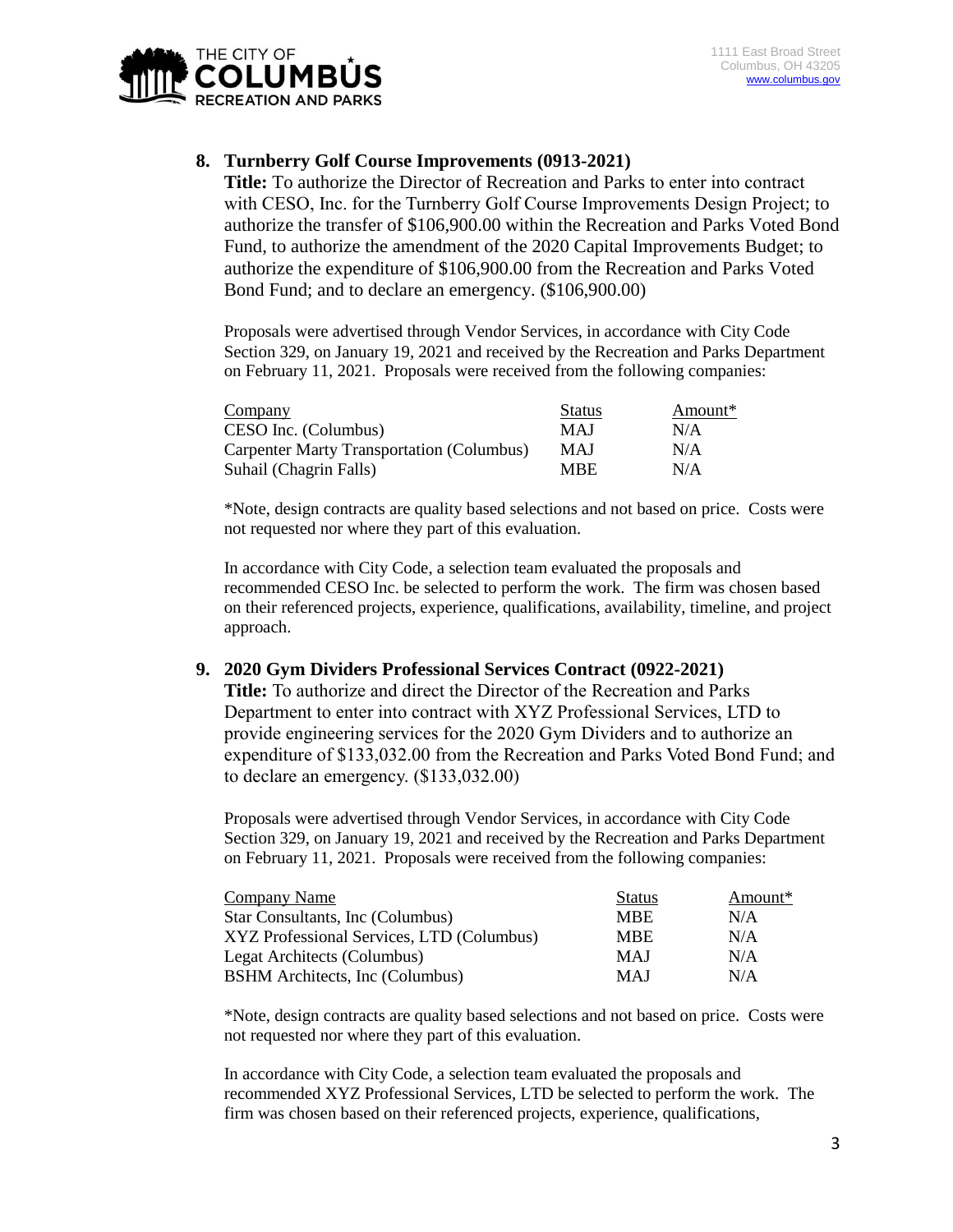

availability, timeline, and project approach.

#### **10. 2021 CDBG Funded Hard Surface Improvements (0923-2021)**

**Title:** To authorize the Director of the Recreation and Parks Department to enter into contract with M&D Blacktop for the Hard Surface Improvements 2020 – 2021; to authorize an expenditure of \$158,940.80 from funds provided by the Community Development Block Grant (CDBG) program; to authorize an expenditure of \$2,000.00 from the Recreation and Parks Voted Bond Fund for interdepartmental fees for prevailing wage; and to declare an emergency. (\$160,900.80)

Proposals were advertised through Vendor Services, in accordance with City Code Section 329, on February  $26<sup>th</sup>$ , 2021 and received by the Recreation and Parks Department on March  $18<sup>th</sup>$ , 2021 at 2:00 pm.

| Company      | <b>Status</b> | Amount       |
|--------------|---------------|--------------|
| M&D Blacktop | MAJ           | \$148,940.80 |

After reviewing the bids that were submitted, it was determine that M&D Blacktop was the lowest and most responsive bidder.

M&D Blacktop and all proposed subcontractors have met code requirements with respect to prequalification, pursuant to relevant sections of Columbus City Code Chapter 329.

### **11. 2020-21 Roof Renovation Program (0931-2021)**

**Title:** To authorize the Director of the Recreation and Parks Department to enter into contract with General Maintenance and Engineering Company for the Roof Renovations 2020 - 2021 project; to authorize the expenditure of \$1,868,500.00 from the Voted Recreation and Parks Bond Fund; and to declare an emergency. (\$1,868,500.00)

Bids were advertised through Vendor Services, in accordance with City Code Section 329, on March 3, 2021 and received by the Recreation and Parks Department on March 23, 2021.

| Company                                     | <b>Status</b> | Amount         |
|---------------------------------------------|---------------|----------------|
| General Maintenance and Engineering Company | MAJ           | \$1,701,500.00 |
| <b>JB</b> Roofing                           | MAJ           | \$2,018,058.23 |
| <b>Commercial Painting</b>                  | MAJ           | N/A            |

After reviewing the proposals that were submitted, it was determine that General Maintenance and Engineering Company was the lowest and most responsive bidder.

General Maintenance and Engineering Company and all proposed subcontractors have met code requirements with respect to prequalification, pursuant to relevant sections of Columbus City Code Chapter 329.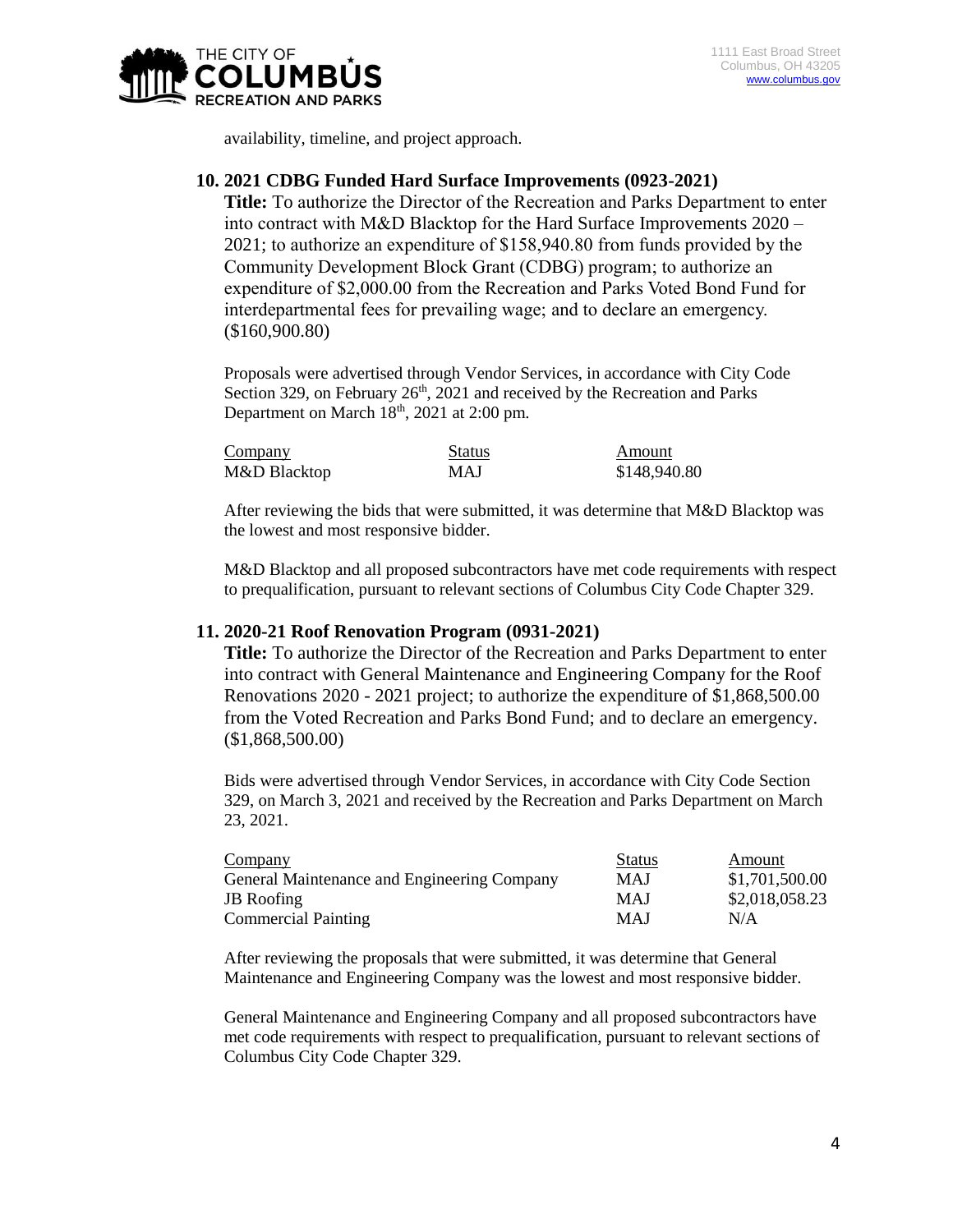

# **12. Downtown Connectors Phase I Construction (0937-2021)**

**Title:** To authorize the Director of the Recreation and Parks Department to enter into contract with Columbus Asphalt Paving, Inc. for the construction of Downtown Connector Trail – Phase 1 and to authorize an expenditure of \$365,797.80 from the Recreation and Parks Voted Bond Fund; and to authorize an expenditure of \$31,000.00 from the Recreation and Parks Voted Bond Fund for interdepartmental inspections and fees; and to declare an emergency. (\$396,797.80)

Proposals were advertised through Vendor Services, in accordance with City Code Section 329, on March 5<sup>th</sup>, 2021 and received by the Recreation and Parks Department on March 26<sup>th</sup>, 2021.

| Company                        | <b>Status</b> | Amount       |
|--------------------------------|---------------|--------------|
| Columbus Asphalt Paving, Inc.  | <b>MAJ</b>    | \$332,797.80 |
| <b>Strawser Paving Company</b> | MAJ           | \$387,443.20 |

After reviewing the bids that were submitted, it was determine that Columbus Asphalt Paving, Inc. was the lowest and most responsive bidder.

Columbus Asphalt Paving, Inc. and all proposed subcontractors have met code requirements with respect to prequalification, pursuant to relevant sections of Columbus City Code Chapter 329.

#### **13. Hard Surface Improvements 2021 (0938-2021)**

**Title:** To authorize the Director of the Recreation and Parks Department to enter into contract with M&D Blacktop for the Hard Surface Improvements 2020 – 2021; to authorize an expenditure of \$901,826.80 from the Recreation and Parks Voted Bond Fund; to authorize an expenditure of \$2,000.00 from the Recreation and Parks Voted Bond Fund for interdepartmental inspections and fees; and to declare an emergency. (\$903,826.80)

Proposals were advertised through Vendor Services, in accordance with City Code Section 329, on February  $25<sup>th</sup>$ , 2021 and received by the Recreation and Parks Department on March 18<sup>th</sup>, 2021 at 2:00 pm.

| Company      | <b>Status</b> | Amount       |
|--------------|---------------|--------------|
| M&D Blacktop | MAJ           | \$498,744.30 |

After reviewing the bids that were submitted, it was determine that M&D Blacktop was the lowest and most responsive bidder.

M&D Blacktop and all proposed subcontractors have met code requirements with respect to prequalification, pursuant to relevant sections of Columbus City Code Chapter 329.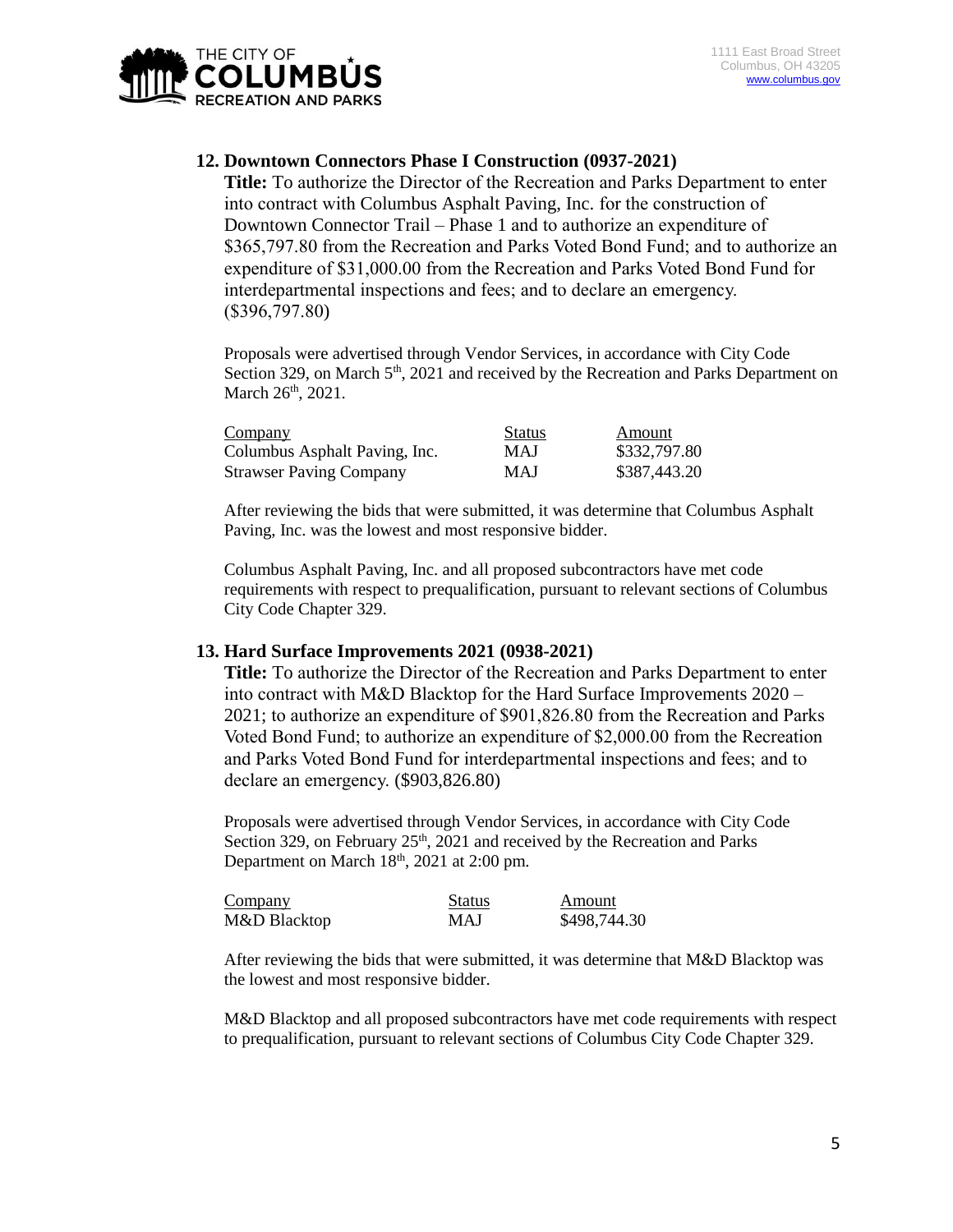

### **14. Hard Surface Improvements Construction Management and Inspection Services (0939-2021)**

**Title:** To authorize the Director of the Recreation and Parks Department to enter into contract with Dynotec, Inc. to provide construction management services for CRPD's annual Hard Surface Program and to authorize an expenditure of \$129,183.22 from the Recreation and Parks Voted Bond Fund; and to declare an emergency. (\$129,183.22)

Proposals were advertised to three pre-qualified construction management firms that were pre-qualified through the bi-annual Request for Statement of Qualification (RFSQ) process through Vendor Services, in accordance with City Code Section 329, on March 1st, 2021 and received by the Recreation and Parks Department on March 19th, 2021. Request for proposals were sent to the following companies:

| Company Name  | <b>Status</b> | Amount* |
|---------------|---------------|---------|
| Ascension**   | DBE           | N/A     |
| Ribway        | <b>MBE</b>    | N/A     |
| Dynotec, Inc. | MBE.          | N/A     |

\*Note, design contracts are quality based selections and not based on price. Costs were not requested nor where they part of this evaluation.

\*\*Note, a RFP was sent to the consultant, but a proposal was not received.

In accordance with City Code, a selection team evaluated the proposals and recommended Dynotec, Inc. be selected to perform the work. The firm was chosen based on their referenced projects, experience, qualifications, availability, timeline, and project approach.

# **15. Glenwood and Windsor Swimming Pool Replacements – Professional Services for Design (0940-2021)**

**Title:** To authorize the Director of the Recreation and Parks Department to enter into contract with Williams Architects to provide professional design services for the Glenwood and Windsor Swimming Pool Replacement Project; to authorize an expenditure of \$1,000,000.00 from funds provided by the Community Development Block Grant (CDBG) program; and to declare an emergency. (\$1,000,000.00)

Proposals were advertised through Vendor Services, in accordance with City Code Section 329, on March 5, 2021 and received by the Recreation and Parks Department on March 24, 2021 Proposals were received from the following companies:

| Company                                    | <b>Status</b> | Amount* |
|--------------------------------------------|---------------|---------|
| <b>MSA</b> Design                          | (MAJ)         | N/A     |
| Feinknoph Macioce Schappa Architects, Inc. | (MAJ)         | N/A     |
| <b>Abbot Studios</b>                       | (MAJ)         | N/A     |
| <b>Hardlines Design Company</b>            | (MBE)         | N/A     |
| <b>Legat Architects</b>                    | (MAJ)         | N/A     |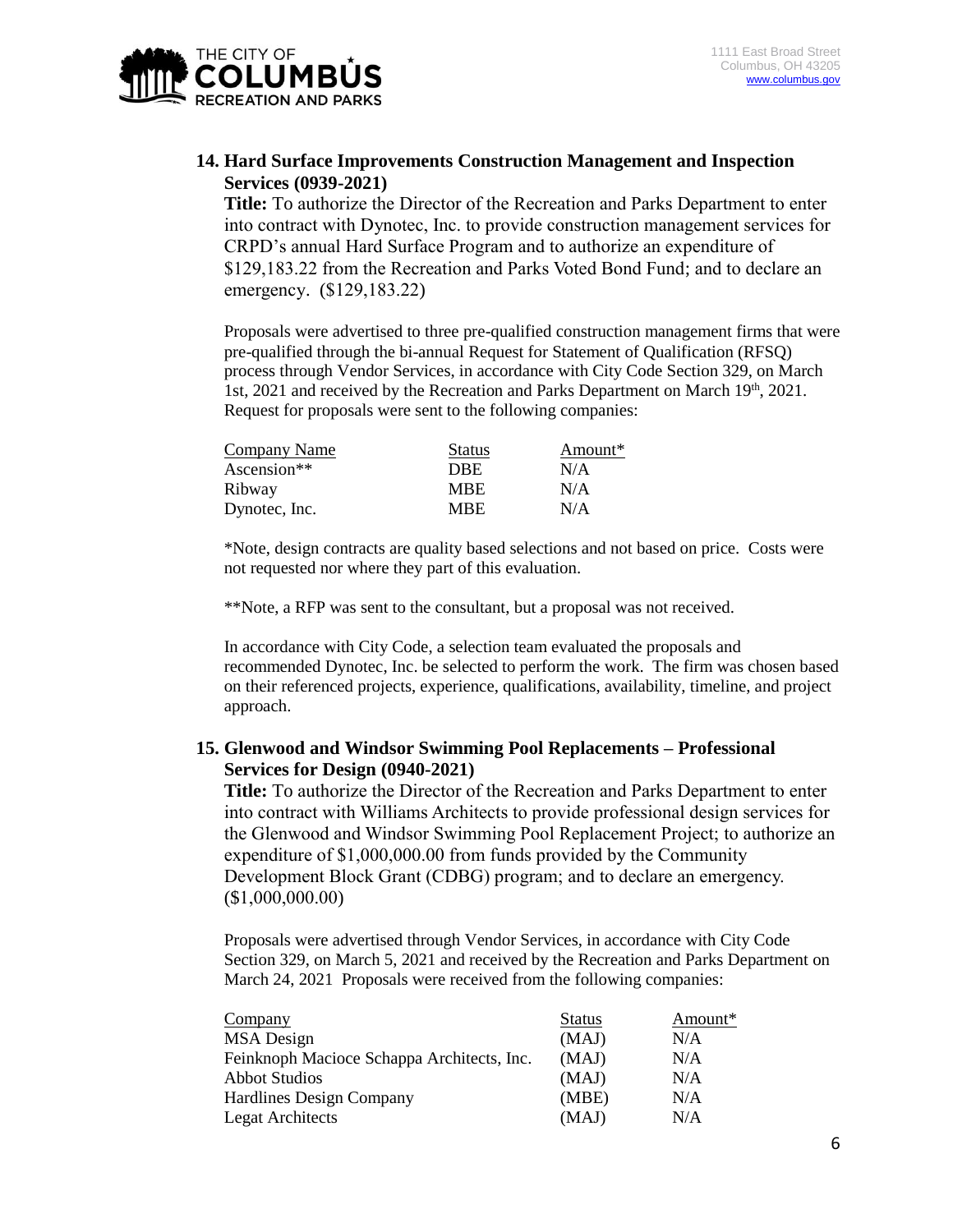| <b>BBCO</b> Architects | (MBE) | N/A |
|------------------------|-------|-----|
| $Meyers + Associates$  | (MAJ) | N/A |
| Williams Architects    | (MAJ) | N/A |

\*Note, design contracts are quality based selections and not based on price. Costs were not requested nor where they part of this evaluation.

In accordance with City Code, a selection team evaluated the proposals and recommended Williams Architects be selected to perform the work. The firm was chosen based on their referenced projects, experience, qualifications, availability, timeline, and project approach.

### **16. Street Tree Installation Spring 2021 MGI (0941-2021)**

**Title:** To authorize the Director of the Recreation and Parks Department to enter into contract with Greenscapes Landscape Company for the installation of 1002 street trees throughout the City of Columbus; to authorize the expenditure of \$315,574.00 (incl. \$28,000.00 contingency) funded by the Mayor's Green Initiative (MGI); and to declare an emergency. (\$315,574.00)

Bids were advertised through Bid Express and Vendor Services, in accordance with City Code Section 329, in March  $16<sup>th</sup>$ , 2021 and received by the Recreation and Parks Department on March 31<sup>st</sup>, 2021.

| Company                             | <b>Status</b> | Amount       |
|-------------------------------------|---------------|--------------|
| Greenscapes Landscape               | (MAJ)         | \$287,574.00 |
| <b>Custom Landscape Contractors</b> | (MAJ)         | \$289,578.00 |
| <b>Facemyer Company</b>             | (FBE)         | \$394,179.00 |

After reviewing the proposals that were submitted, it was determine that Greenscapes Landscape was the lowest and most responsive bidder.

# **17. Street Tree Installation Spring 2021 (Greater Hilltop & North Central UIRF Neighborhoods) (0942-2021)**

**Title:** To authorize and direct the Director of the Recreation and Parks Department to enter into contract with GreenScapes Landscape Company for the installation of 307 street trees in the Hilltop and North Central Area Communities; to authorize the expenditure of \$98,109.00 (incl. \$10,000.00 contingency) funded by the Dept. of Development and the Urban Infrastructure Recovery Fund (UIRF), and to declare an emergency. (\$98,109.00)

Bids were advertised through Bid Express and Vendor Services, in accordance with City Code Section 329, on March  $16<sup>th</sup>$ , 2021 and received by the Recreation and Parks Department on March 31, 2021.

| Company                             | <b>Status</b> | Amount       |
|-------------------------------------|---------------|--------------|
| GreenScapes Landscape Company       | (MAJ)         | \$88,109.00  |
| <b>Custom Landscape Contractors</b> | (MAJ)         | \$88,723.00  |
| <b>Facemyer Company</b>             | (FBE)         | \$121,800.00 |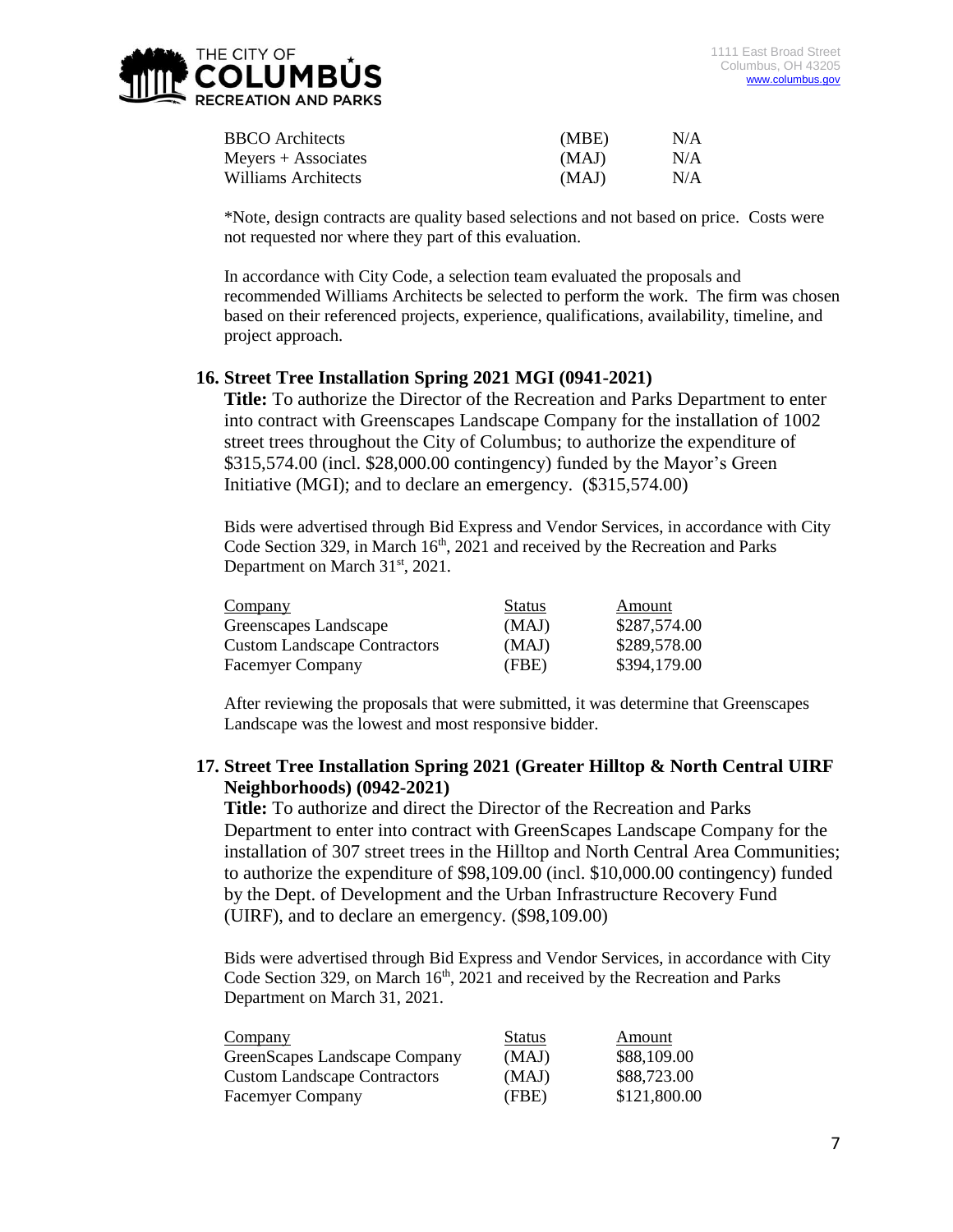

After reviewing the proposals that were submitted, it was determine that GreenScapes Landscape Company was the lowest and most responsive bidder.

# **18. Emerald Ash Borer (EAB) -Urban Forestry Master Plan (UFMP) 2020-21 (0934-2021)**

**Title:** To authorize the Director of Recreation and Parks to enter into various contracts for management of the Emerald Ash Borer infestation; to authorize the amendment of the 2021 Capital Improvements Budget; to establish Auditor's Certificates in the amount of \$508,985.62; to authorize the expenditure of \$508,985.62 from the Recreation and Parks Voted Bond Fund; and to declare an emergency. (\$508,985.62)

### **19. Golf Courses Spring Fertilizer Application 2021 (0935-2021)**

**Title:** To authorize the Director of Finance and Management to enter into contract with the Harrell's, LLC for the purchase of Golf course fertilizer for Spring application on all 6 golf courses on behalf of the Recreation and Parks Department; to waive the competitive bidding provisions of City Code; to authorize the expenditure of \$508,985.62 from and within the Recreation and Parks Operating Fund; and to declare an emergency. (\$508,985.62)

### **20. Stageline Mobile Stage 2021 (0936-2021)**

**Title:** To authorize the Director of the Recreation and Parks Department to enter into a contract with Stageline Mobile Stage to purchase an SL75 Mobile Stage with specific accessories included; to authorize the expenditure of \$85,850.00 and to declare an emergency. (\$85,850.00)

# **21. Class Acts 2021 (0944-2021)**

**Title:** To authorize and direct the Director of Recreation and Parks to enter into a contract with Class Acts Columbus, Inc. to provide talent buying, fiscal agent, and event management services for events produced by the Office of Special Events; to authorize the expenditure of \$335,000.00 from the Recreation and Parks Operating Fund; to waive the competitive bidding provisions of the Columbus City Codes; and to declare an emergency. (\$335,000.00)

# *E. Recreation & Program Services Agenda*

### **22. Transit Cargo Van 2021 "Funmobile" (0924-2021)**

**Title:** To authorize the Director of Finance and Management to enter into various contracts for the purchase of a van, upfit and wrapping of the van for the Recreation and Parks Department; to authorize the expenditure of \$65,000.00 from the Recreation and Parks Voted Bond Fund, to establish an Auditor's certificates in the amount of \$65,000.00; and to declare an emergency**.**  (\$65,000.00)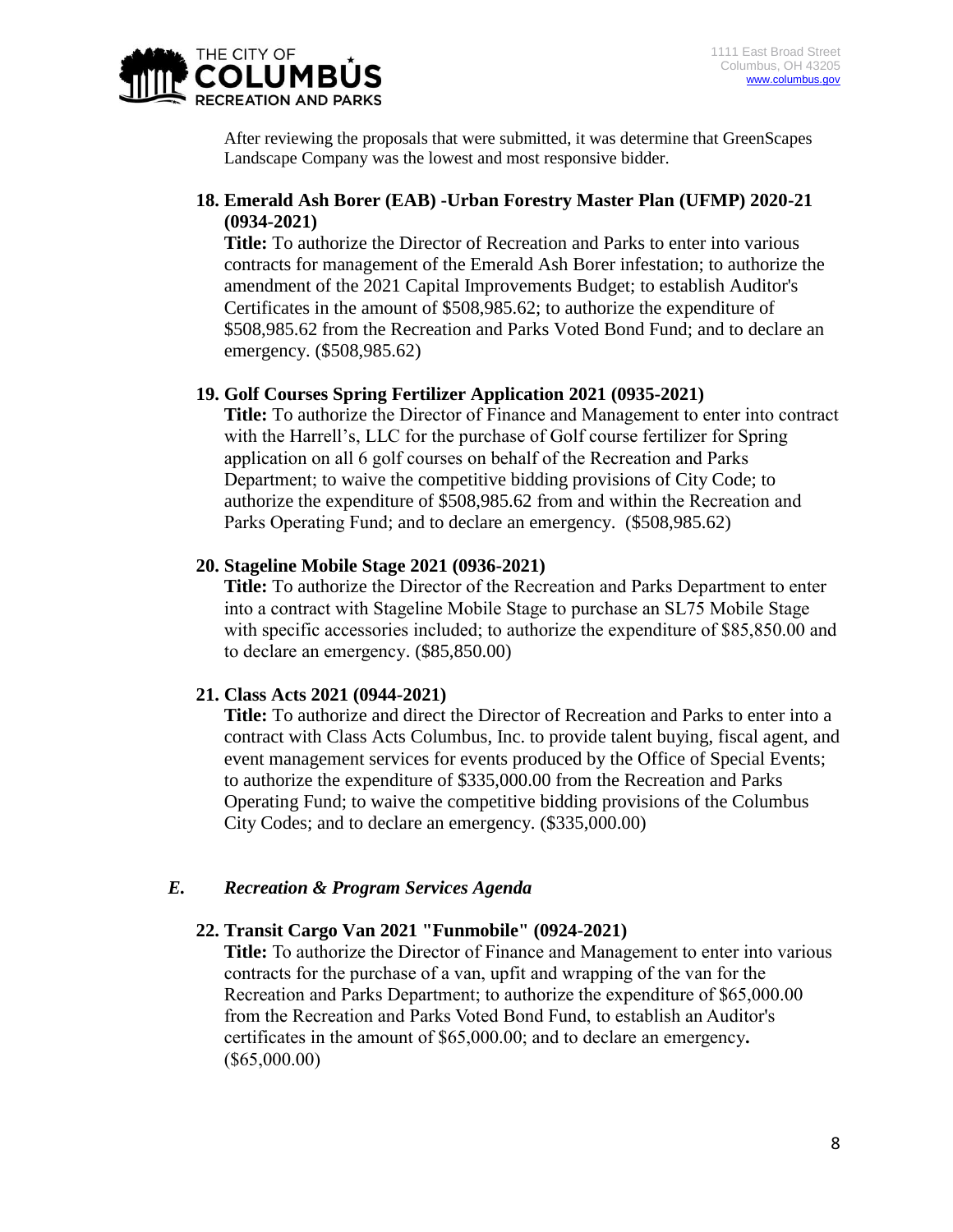

# *F. Parks Operations & Maintenance Agenda*

# **23. Dump Truck Upfit 2021 (0914-2021)**

**Title:** To authorize the Director of Finance and Management to enter into an agreement with HYO, Inc.; to authorize the expenditure of \$64,366.00 for the purchase of the upfit of two (2) cab and chassis / One 4 x 2 F450 for Parks Maintenance Section and one 4 x 4 F450 for Sports Section of the Recreation and Parks Department; and to declare an emergency (\$64,366.00)

Bids were advertised through Vendor Services, in accordance with City Code Section 329, via RFQ017907 and received by the Finance and Management Department. Three (3) bids were received. HYO, Inc. was the lowest and most responsive bidder that did meet specifications.

| Comapny                                   | <b>Status</b> | Bid Amount  |
|-------------------------------------------|---------------|-------------|
| HYO, Inc.                                 | (MAJ)         | \$64,366.00 |
| Abutilon Co., Inc.                        | (MAJ)         | \$71,357.00 |
| Quality Truck Body and Equipment Co. Inc. | (MAJ)         | \$77,060.00 |

#### **24. Urban Forestry Master Plan (Commission Only)**

**Title:** This vote is in support of the Department's eighteen-month effort to evaluate Columbus' trees, gather community input, and strategically invest in our urban forest. The Commission supports the Department's efforts resulting in the Urban Forestry Master Plan and supports its immediate implementation.

### *G. Youth & Family Development Agenda – No Legislation*

### *VI. DEPARTMENT & PROJECT UDPATES*

*A. Public Engagement for the Aquatic Capital Plan, Glenwood/Windsor Swimming Pools, Community Sports Park, and Creative Facility*

### *VII. CRP FOUNDATION UPDATE*

### *VIII. DIVISION UPDATES*

- *A. COAAA - Executive Director, Cindy Farson*
- *B. Community Relations - Community Relations Chief, Sophia Fifner*
- *C. Parks Maintenance & Operations - Assistant Director, Troy Euton*
- *D. Recreation & Program Services – Interim Assistant Director, Jack Castle*
- *E. Youth & Family Development - Assistant Director, Eric Brandon*

### *IX. DIRECTOR'S COMMENTS*

### *XI. COMMISSION COMMENTS*

*XII. PUBLIC COMMENTS – \*Please limit comments to 3 minutes and fill out speaker slip if available*